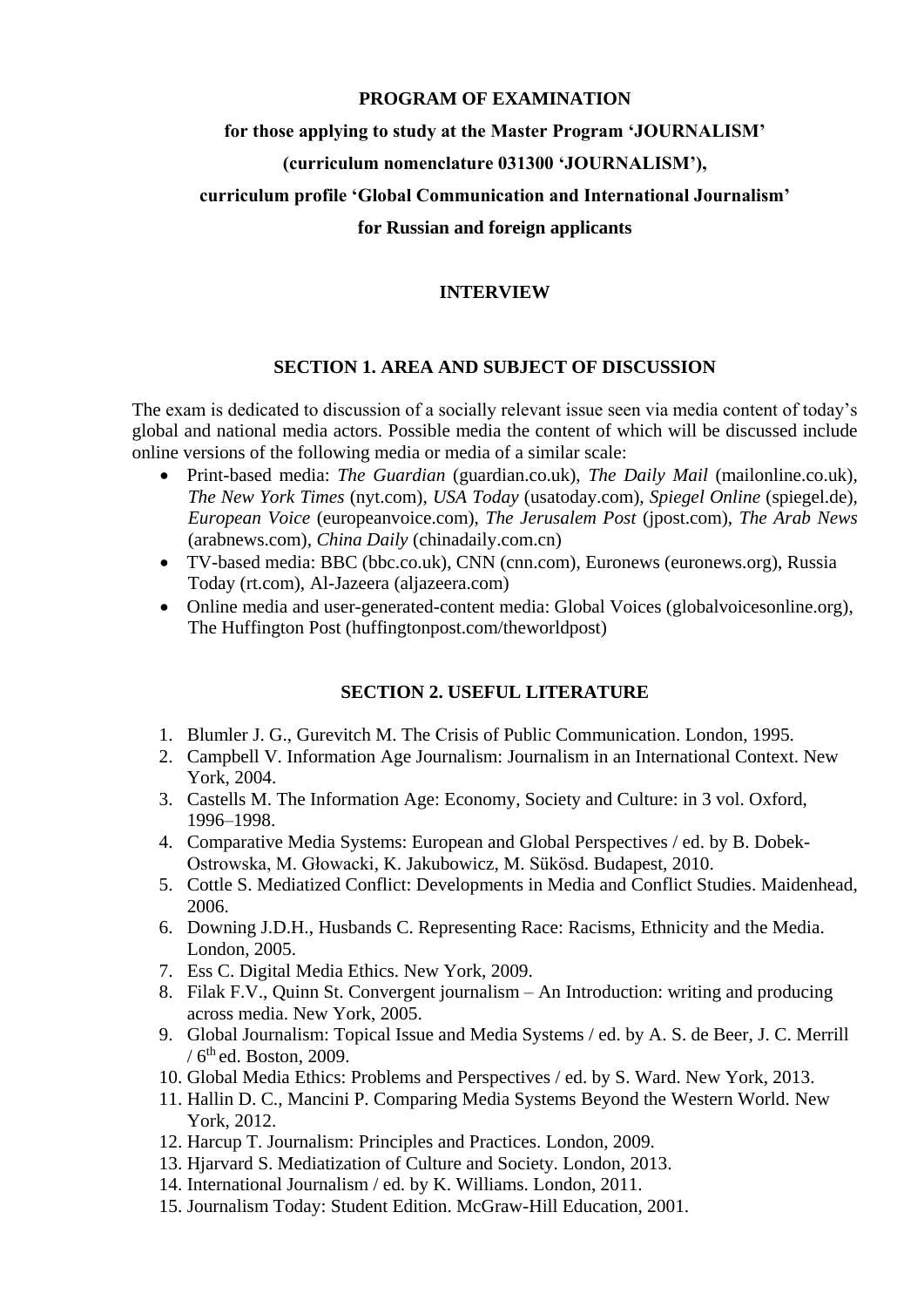- 16. Kuhn R., Neveu E. Political journalism: new challenges, new practices. New York, 2002.
- 17. Lilleker D. Key Concepts in Political Communications. London, 2008.
- 18. McQuail D. Mass communication theory:  $5<sup>th</sup>$  ed. London, 2005.
- 19. Participation and Media Production: Critical Reflections on Content Creation / ed. by N. Carpentier, B. de Cleen. Bristol, 2008.
- 20. Reuters Handbook of Journalism. URL: http://handbook.reuters.com/extensions/docs/pdf/handbookofjournalism.pdf.
- 21. Schudson M. Why democracies need an unlovable press. London, 2008.
- 22. The Media Studies Reader / ed. by L. Ouellette. New York, 2013.

### **SECTION 3. EXAMINATION GUIDELINES**

#### **1. Groups of applicants and forms of examination**

On the basis of the ranked results previous examination (Portfolio Assessment) four groups of applicants are formed.

Group 1 is defined as the top list who pass the threshold of selection stated by the examination board.

Group 2 is the waiting list that includes top 10 applicants after the threshold of selection.

Group 3 is the group of applicants who passed the minimum passing grade but are in neither Group 1 or Group 2.

Group 4 is the group of applicants who did not pass the minimum passing grade.

Group 1 is eligible for full-fledged interviews; the interview time slots are distributed according to the time zones of residence of the applicants.

Group 2 is eligible for full-fledged interviews in free slots if there are any; the interview time slots are attributed on the basis of interim ranking of the results of the first examination. If not interviewed, Group 2 members are eligible for speed-up on-request interviews; they are given priority in getting contacted by the examination board.

Group 3 is eligible for speed-up on-request interviews; there is one time slot allocated for those who express the wish to participate in the speed-up interviews. The time slots are allocated on the first-come-first-served basis, but Group 2 requests are granted priority as stated above.

Group 4 is not eligible for any type of interviewing.

The members of the groups are informed on their status via emails registered in the Personal Accounts at least two days prior to the exam.

### **2. Forms of examination for Groups 1 to 3**

#### **Groups 1 and 2: a full-fledged oral interview***.*

The oral part of the examination lasts for up to 30 minutes, of which up to 15 minutes is given for preparation and up to 15 minutes for individual discussion involving one applicant and at least two examiners each representing a partner university (St.Petersburg State University and Free University of Berlin).

The interviews may be conducted only via Skype software (please follow the instructions on the websites of the partner universities); the applicants are granted access to Skype facilities in St.Petersburg. The applicants are asked to contact the Skype accounts designated on the websites of the partner universities one day prior to the examination. They are also asked to proactively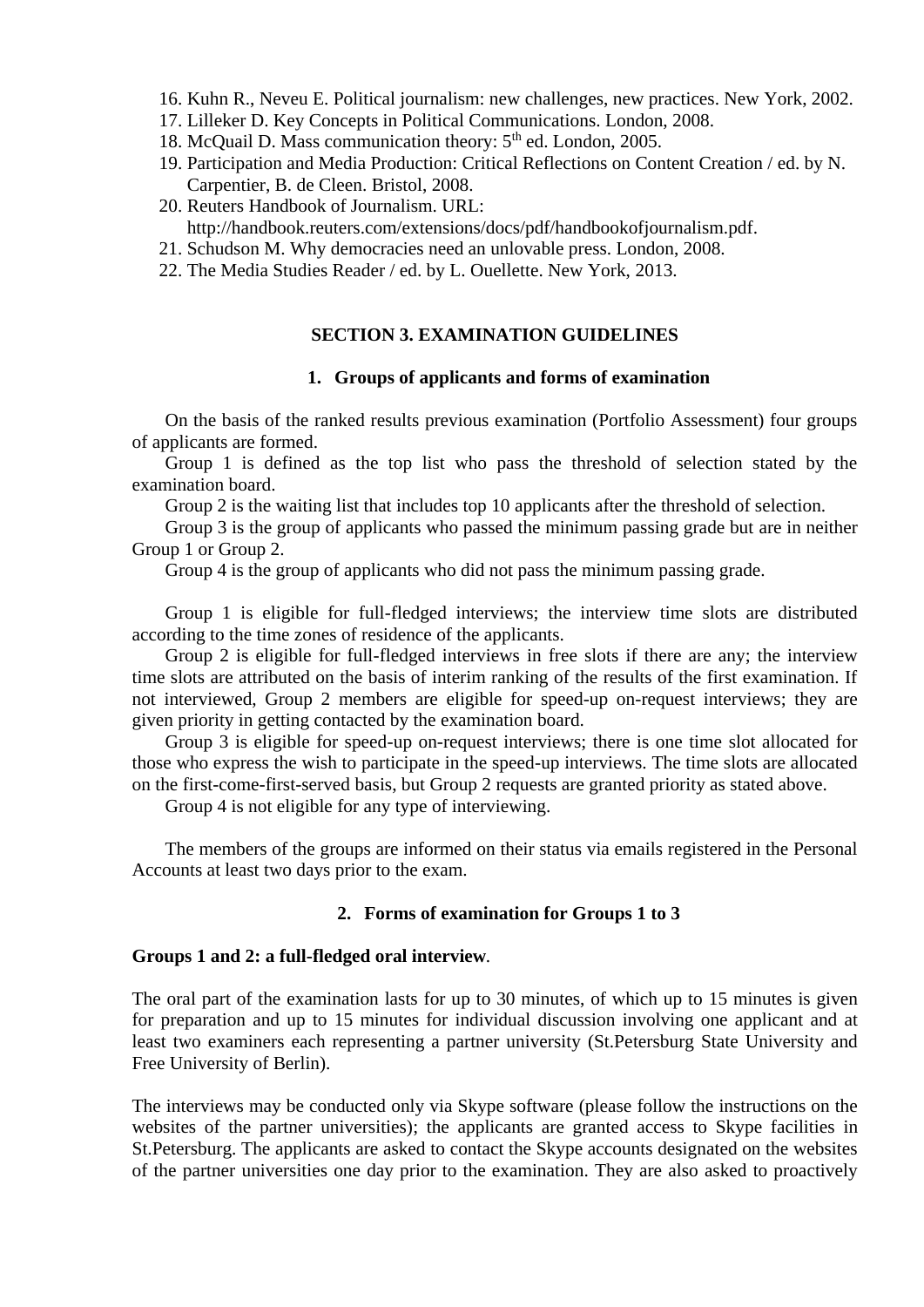contact the Skype account designated on the websites of the partner universities 5 minutes before the start of the interview and check the Skype connection on their side.

The enrollee is eligible of getting the maximum of 100 points.

The applicants are provided with a piece of published media content (or an active link to it). The discussion is based upon the provided media text. The issues that may be discussed include the following ones:

- What is the topic of the article and why is it relevant today?
- What was the purpose of creating and publishing of this article?
- Do you consider the topic to be internationally relevant and why?
- What is the issue/problem the author is discussing?
- What genre was used to create the article?
- Can the article be considered 'international/global reporting' and why?
- What are the author's strong and weak points in argumentation of his/her position?
- Do you consider the article to be balanced in terms of representation of opinions? Is it one-sided? Many-sided?
- Who are the sources? Are they relevant? Who else could be a source of information for such a topic/article?
- What would you criticize of how the article is visually represented (layouting, illustrations, infographics etc.)? What would you add/remove?
- What is good and bad about the author's style?

The examination board keeps the right to pose other necessary questions to the applicants in the course of the discussion.

## **List of competencies that the enrollee should demonstrate:**

- Capability of general flawless speaking in English in the process of personal and professional communication.
- Capabilities of analysis of media content, including issues of current national and/or world society.
- Orientation in basic genres and formats of media / orientation in media and communication theory.
- Motivation and vision of personal development within journalistic work and/or communication science.

## **Assessment criteria for the oral examination**

|               | <b>Assessment criteria</b>                                                                                                                                                                                                                              | <b>Points</b> |
|---------------|---------------------------------------------------------------------------------------------------------------------------------------------------------------------------------------------------------------------------------------------------------|---------------|
| $\bf{I}$      | Capability of general flawless speaking English in the process of $\vert$ Up to 25<br>personal and professional communication                                                                                                                           |               |
| $\mathbf{1}$  | Flawless speaking English in the process of personal and professional<br>communication: construction of full-length sentences, proper use of<br>lexicon and grammar, natural speed of speech, full understanding of<br>examiners' questions and remarks | $19-25$       |
| $\mathcal{D}$ | Speaking English with some difficulties: short/abbreviated sentences,<br>sporadic flaws in use of lexicon and grammar, slow speech, slightly<br>difficult communication with the examiners                                                              | $10-18$       |
| 3             | speak English well enough: fragmented<br>Failing to<br>speech, $\vert 0 \vert$<br>systemic/repeated flaws in use of lexicon and grammar, failing to<br>understand the examiners                                                                         |               |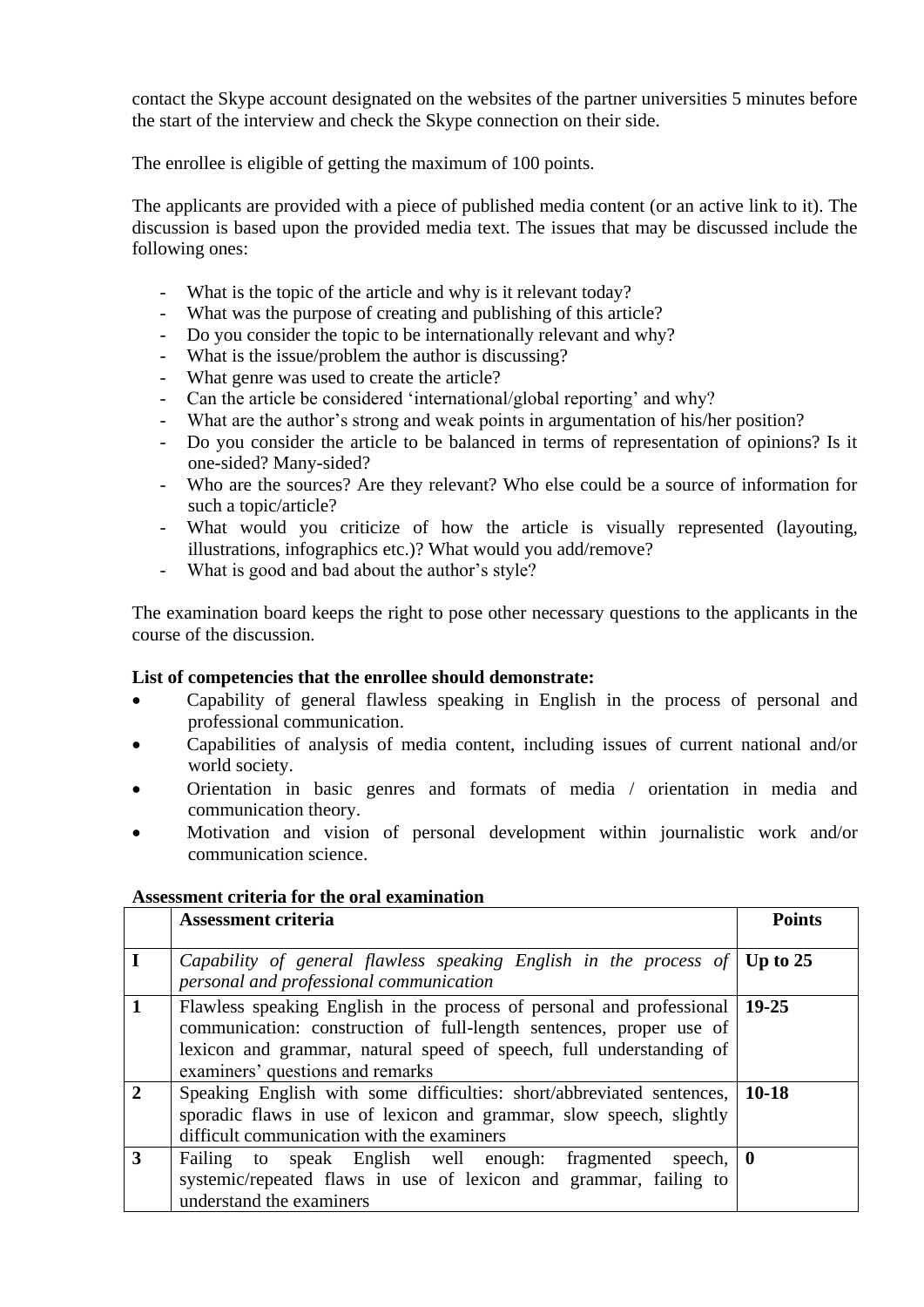| $\mathbf{I}$            | Capabilities of analysis of media content, including issues of current                                                                                    | Up to 25   |
|-------------------------|-----------------------------------------------------------------------------------------------------------------------------------------------------------|------------|
| $\mathbf{1}$            | national and/or world society<br>Undoubted capability of analyzing the media content: good orientation in                                                 | 19-25      |
|                         | the structure of the article under scrutiny, clear statement on the                                                                                       |            |
|                         | topicality and issue orientation of the piece, reasonable argumentation of                                                                                |            |
|                         | relevance, actuality and world/national orientation of the piece, full                                                                                    |            |
|                         | capability of explaining the division between fact and opinion, full                                                                                      |            |
|                         | capability of analyzing the balance of opinions.                                                                                                          |            |
|                         | If asked on the issues of today's media agendas both within and beyond                                                                                    |            |
|                         | the provided text sample, the applicant is capable of well-structured<br>analysis of the sides of the conflict involved, potential roles of media in      |            |
|                         | the conflict, the role of particular media outlets/organizations in global                                                                                |            |
|                         | agenda setting etc.                                                                                                                                       |            |
| $\overline{2}$          | Fragmented capability of analysis of media content: failing to provide a                                                                                  | $10-18$    |
|                         | clear account on one or two aspects described in II.1.                                                                                                    |            |
|                         | If asked on the issues of today's media agendas both within and beyond                                                                                    |            |
|                         | the provided text sample, the applicant provides fragmented analysis of                                                                                   |            |
|                         | what is the essence of the conflict, what sides are involved and what their<br>positions might be, and how media help resolve this conflict.              |            |
| $\overline{\mathbf{3}}$ | Failing to demonstrate the analytical capacities: no logical connections                                                                                  | $\bf{0}$   |
|                         | between statements, failing to analyze the piece structurally and in terms                                                                                |            |
|                         | of topicality, not being able to define the issue and how it polarizes the                                                                                |            |
|                         | opinions.                                                                                                                                                 |            |
| III                     | Orientation in sources named in the article / basic genres and formats of                                                                                 | Up to $25$ |
|                         | $median / orientation$ in media and communication theory                                                                                                  |            |
| $\mathbf{1}$            | Full capability of source analysis: information sources are described in                                                                                  | $19 - 25$  |
|                         | full, they are connected with the opinions in the piece, their origin is<br>where<br>possible,<br>their relevance<br>criticized<br>with<br>spotted<br>due |            |
|                         | argumentation, other relevant sources are recommended.                                                                                                    |            |
|                         | Full capability of genres analysis: the genres of media content are                                                                                       |            |
|                         | grouped into relevant groups, the differences between genres are                                                                                          |            |
|                         | highlighted, the formats are described in the relation to their audiences                                                                                 |            |
|                         | and other factors that influence formatting. Capability of distinguishing                                                                                 |            |
|                         | quality media from tabloid media, TV formats from newspaper formats,                                                                                      |            |
|                         | logical and argumented analysis of text composition (beginning,                                                                                           |            |
|                         | development, conclusions), proof of understanding of relevance of visual                                                                                  |            |
|                         | aspects of media production<br>Full capability of use of theory: awareness of the major areas of global                                                   |            |
|                         | communication research and the leading names in the field, capability of                                                                                  |            |
|                         | using those in analysis of media content.                                                                                                                 |            |
| $\overline{2}$          | Fragmented capability of source analysis: some sources are not                                                                                            | $10 - 18$  |
|                         | recognized, their relevance is not well-argumented, their origin is not                                                                                   |            |
|                         | recognized in some cases, recommended sources are hardly relevant.                                                                                        |            |
|                         | Some orientation in the genre and format: flaws in analysis of text                                                                                       |            |
|                         | composition, not being able to criticize visual aspects of the piece, not                                                                                 |            |
|                         | being aware of the grouping of genres and formates and their relations to<br>the media audiences.                                                         |            |
|                         | Fragmented use of theory: scarce knowledge of the major lines and                                                                                         |            |
|                         | names in global communication theory, not being able to produce                                                                                           |            |
|                         | analysis using relevant literature in the field.                                                                                                          |            |
| 3                       | Failing to analyze the sources: sources are not recognized in many cases,                                                                                 | $\bf{0}$   |
|                         | nor they are connected to opinions in the piece; no other relevant sources                                                                                |            |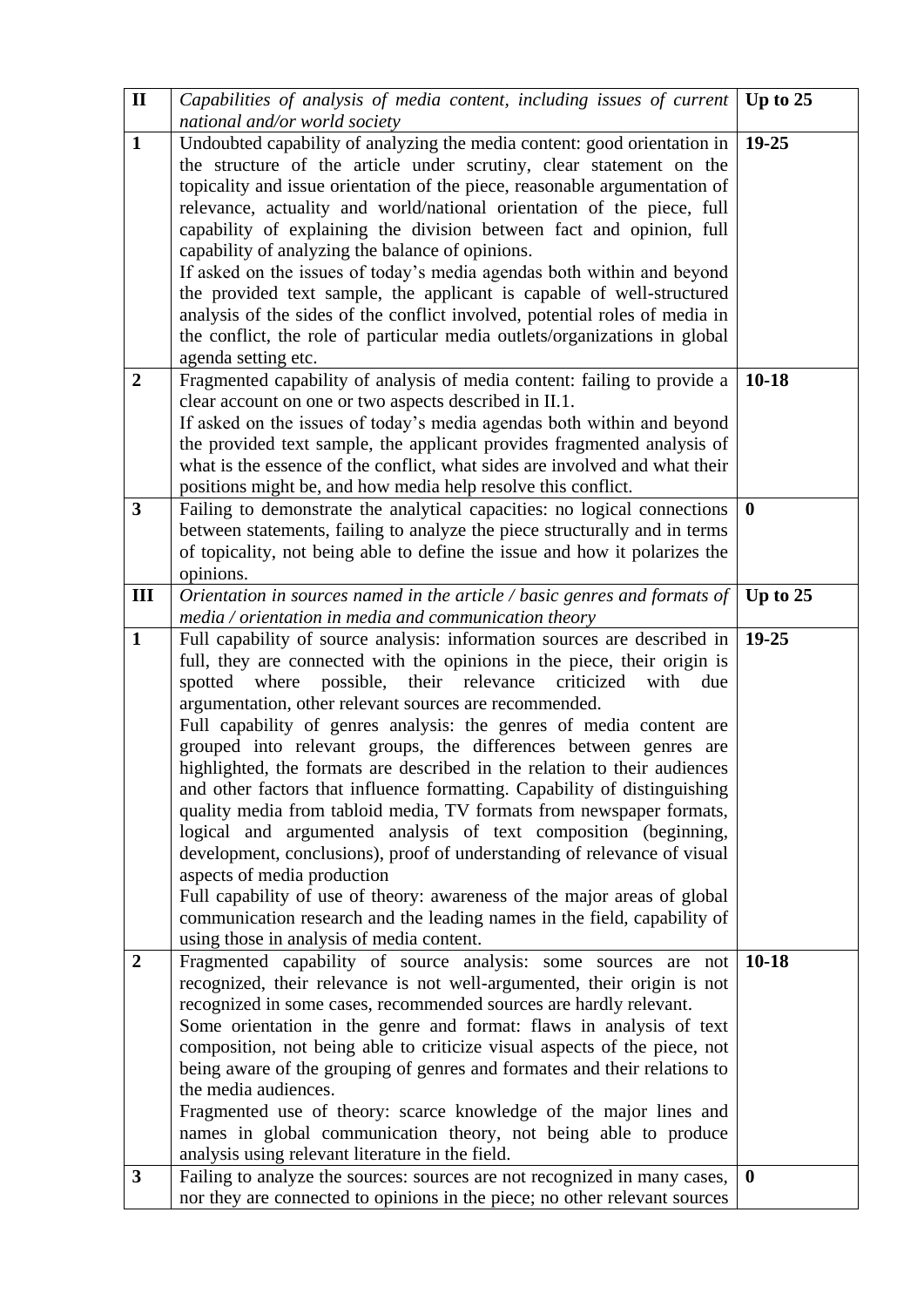|                         | are suggested.<br>Failing to explain the genre/format aspects as well as to show the<br>understanding what genre/format is.<br>Failing to use the literature of due relevance and importance.                                                                                       |              |
|-------------------------|-------------------------------------------------------------------------------------------------------------------------------------------------------------------------------------------------------------------------------------------------------------------------------------|--------------|
| $\mathbf{IV}$           | Motivation and vision of personal development within journalistic work<br>and/or communication science                                                                                                                                                                              | Up to $25$   |
| $\mathbf{1}$            | Having strong and well-argumented motivation to study global<br>communication and international journalism. Having a clear vision of<br>oneself after graduation from the program. Strong argumentation on how<br>exactly the program may contribute to one's personal development. | $19 - 25$    |
| $\overline{2}$          | Having weak but still explainable motivation to study global<br>communication and international journalism. Explaining in broad terms<br>how exactly the program may foster personal development in a few<br>years.                                                                 | $10-18$      |
| $\overline{\mathbf{3}}$ | Failing to explain the motivation to study global communication and<br>international journalism. Failing to provide clear vision on the personal<br>future and the role of the program in it.                                                                                       | $\mathbf{0}$ |

## **Groups 2 and 3: speed-up on-request oral interview**

The oral part of the examination lasts for up to 7 minutes for individual discussion involving one applicant and at least two examiners each representing a partner university (St.Petersburg State University and Free University of Berlin).

The interviews may be conducted only via Skype software (please follow the instructions on the websites of the partner universities); the applicants are granted access to Skype facilities in St.Petersburg. One time slot of no longer than 90 minutes is allocated for all speed-up on-request interviews.

The applicants of Groups 2 and 3 are asked to: 1) send a request for the interview to the official email of the program at least 12 hours prior to the time slot, and 2) to proactively contact the Skype account designated on the websites of the partner universities at least several hours prior to the time slot.

The enrollee is eligible of getting the maximum of 100 points.

The applicants are not provided with any reading material. The interview is based on questions from the examination board that may include questions of the following list:

- What is your motivation to study at the program?
- What is your previous working experience?
- What media may be named quality/tabloid media and why?
- How do you compare Russian and German media systems?
- What is the role of a given media in the political process of a given country/region?
- What authors in comparative, global, or national media research do you know?
- What makes journalism an industry?
- How communication processes in the developed world have changed in the recent years?

The examination board keeps the right to pose other necessary questions to the applicants in the course of the discussion.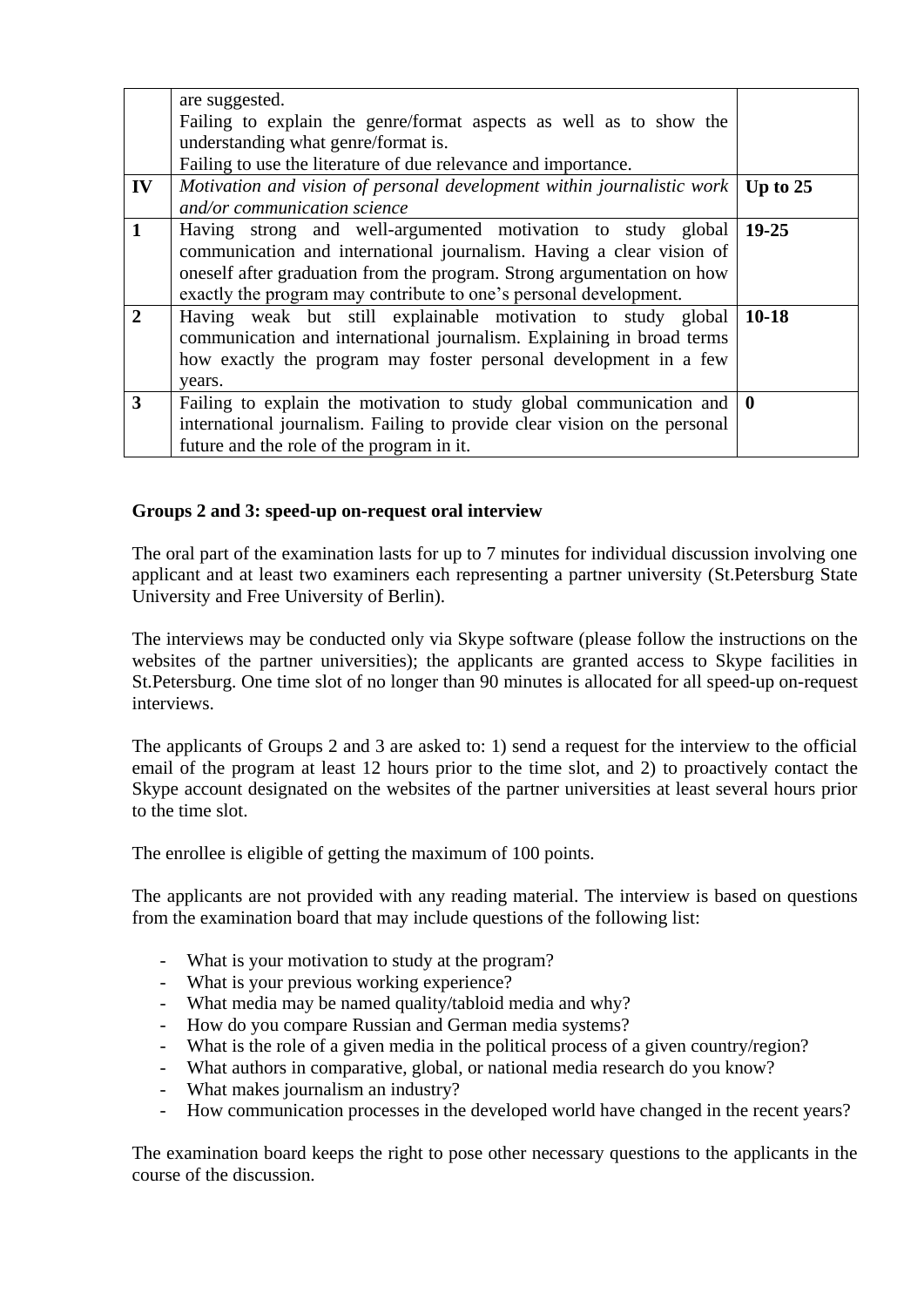# **List of competencies that the enrollee should demonstrate:**

- Capability of general flawless speaking in English in the process of personal and professional communication.
- Capabilities of use of relevant academic literature and concepts.
- Motivation and vision of personal development within journalistic work and/or communication science.

# **Assessment criteria for the oral examination**

|                  | <b>Assessment criteria</b>                                                                                                                                                                                                                                                                                                                                                                                                                                                                                                                                                                                                                                                                                                                                                                                                                                                                                                                                                                                                                                | <b>Points</b> |
|------------------|-----------------------------------------------------------------------------------------------------------------------------------------------------------------------------------------------------------------------------------------------------------------------------------------------------------------------------------------------------------------------------------------------------------------------------------------------------------------------------------------------------------------------------------------------------------------------------------------------------------------------------------------------------------------------------------------------------------------------------------------------------------------------------------------------------------------------------------------------------------------------------------------------------------------------------------------------------------------------------------------------------------------------------------------------------------|---------------|
| $\mathbf I$      | Capability of general flawless speaking English in the process of<br>personal and professional communication                                                                                                                                                                                                                                                                                                                                                                                                                                                                                                                                                                                                                                                                                                                                                                                                                                                                                                                                              | Up to $30$    |
| $\mathbf{1}$     | Flawless speaking English in the process of personal and professional<br>communication: construction of full-length sentences, proper use of<br>lexicon and grammar, natural speed of speech, full understanding of<br>examiners' questions and remarks                                                                                                                                                                                                                                                                                                                                                                                                                                                                                                                                                                                                                                                                                                                                                                                                   | $25 - 30$     |
| $\overline{2}$   | Speaking English with some difficulties: short/abbreviated sentences,<br>sporadic flaws in use of lexicon and grammar, slow speech, slightly<br>difficult communication with the examiners                                                                                                                                                                                                                                                                                                                                                                                                                                                                                                                                                                                                                                                                                                                                                                                                                                                                | $10 - 24$     |
| 3                | speak English well<br>enough:<br>Failing<br>fragmented<br>to<br>speech,<br>systemic/repeated flaws in use of lexicon and grammar, failing to<br>understand the examiners                                                                                                                                                                                                                                                                                                                                                                                                                                                                                                                                                                                                                                                                                                                                                                                                                                                                                  | $\bf{0}$      |
| $\mathbf{I}$     | Capabilities of use of relevant academic literature and concepts                                                                                                                                                                                                                                                                                                                                                                                                                                                                                                                                                                                                                                                                                                                                                                                                                                                                                                                                                                                          | Up to $35$    |
| $\mathbf{1}$     | Full capability of source analysis: information sources are described in<br>full, they are connected with the opinions in the piece, their origin is<br>spotted<br>where possible, their relevance<br>criticized<br>with<br>due<br>argumentation, other relevant sources are recommended.<br>Full capability of genres analysis: the genres of media content are<br>grouped into relevant groups, the differences between genres are<br>highlighted, the formats are described in the relation to their audiences<br>and other factors that influence formatting. Capability of distinguishing<br>quality media from tabloid media, TV formats from newspaper formats,<br>logical and argumented analysis of text composition (beginning,<br>development, conclusions), proof of understanding of relevance of visual<br>aspects of media production<br>Full capability of use of theory: awareness of the major areas of global<br>communication research and the leading names in the field, capability of<br>using those in analysis of media content. | $25 - 35$     |
| $\boldsymbol{2}$ | Fragmented capability of source analysis: some sources are not<br>recognized, their relevance is not well-argumented, their origin is not<br>recognized in some cases, recommended sources are hardly relevant.<br>Some orientation in the genre and format: flaws in analysis of text<br>composition, not being able to criticize visual aspects of the piece, not<br>being aware of the grouping of genres and formates and their relations to<br>the media audiences.<br>Fragmented use of theory: scarce knowledge of the major lines and<br>names in global communication theory, not being able to produce<br>analysis using relevant literature in the field.                                                                                                                                                                                                                                                                                                                                                                                      | $10 - 24$     |
| 3                | Failing to analyze the sources: sources are not recognized in many cases,<br>nor they are connected to opinions in the piece; no other relevant sources<br>are suggested.<br>Failing to explain the genre/format aspects as well as to show the                                                                                                                                                                                                                                                                                                                                                                                                                                                                                                                                                                                                                                                                                                                                                                                                           | $\mathbf{0}$  |